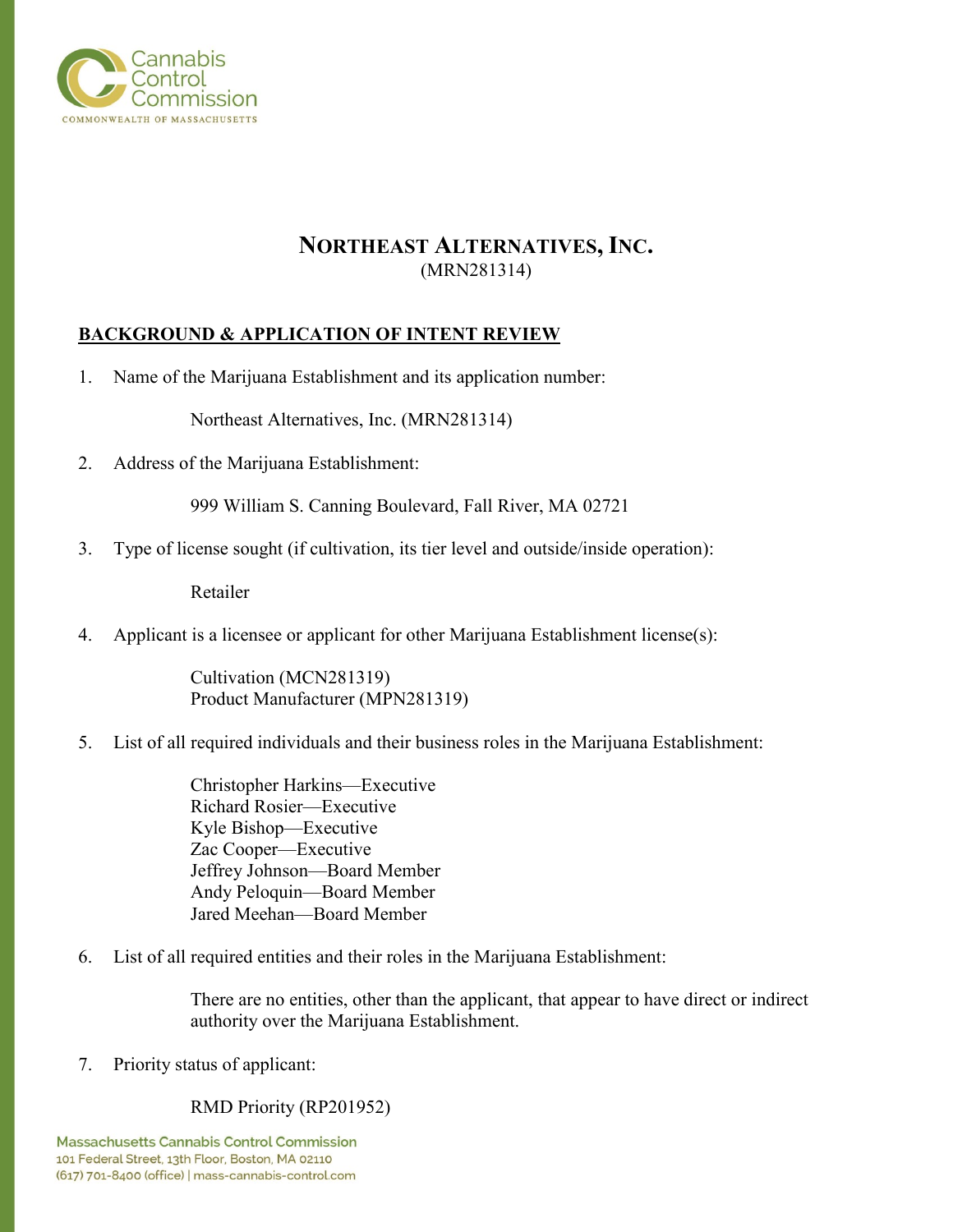8. Location and status of business if it is an RMD:

The RMD is in compliance with the Department of Public Health (DPH). The RMD business will be co-located with the adult-use business in Fall River. The RMD has Final Certificate of Registration for dispensing, cultivation, and processing.

9. Information regarding host community agreement certification:

The Host Community Agreement was executed on April 13, 2018; certification provided.

10. Information regarding community outreach meeting:

The community outreach meeting was held on April 13, 2018. Notice was published at least seven days prior in the Herald News. The applicant certified notice to the municipality and abutters. The applicant certified compliance with the community outreach meeting requirements.

11. Any objections regarding compliance with local ordinances and bylaws presented by the municipality:

> No objections were communicated to the Commission. The Commission received a response from the municipality on August 10, 2018, stating that the applicant was in compliance with all local ordinances and bylaws.

12. Summary of plan to positively impact areas of disproportionate impact:

The applicant plans to do the following:

- i. Hire a diverse staff that have lived five of the last ten years in an area of disproportionate impact;
- ii. Conduct community service days and host charitable events in Fall River; and
- iii. Provide educational seminars in the areas of restorative justice, jail diversion, and workforce development.

### **SUITABILITY REVIEW**

13. Concerns arising from background checks on individuals associated with the application:

No concerns.

14. Concerns arising from background checks on entities associated with the application:

No concerns.

15. Applicant's disclosure of any past civil or criminal actions:

No disclosures.

16. Applicant's disclosure of any occupational license issues: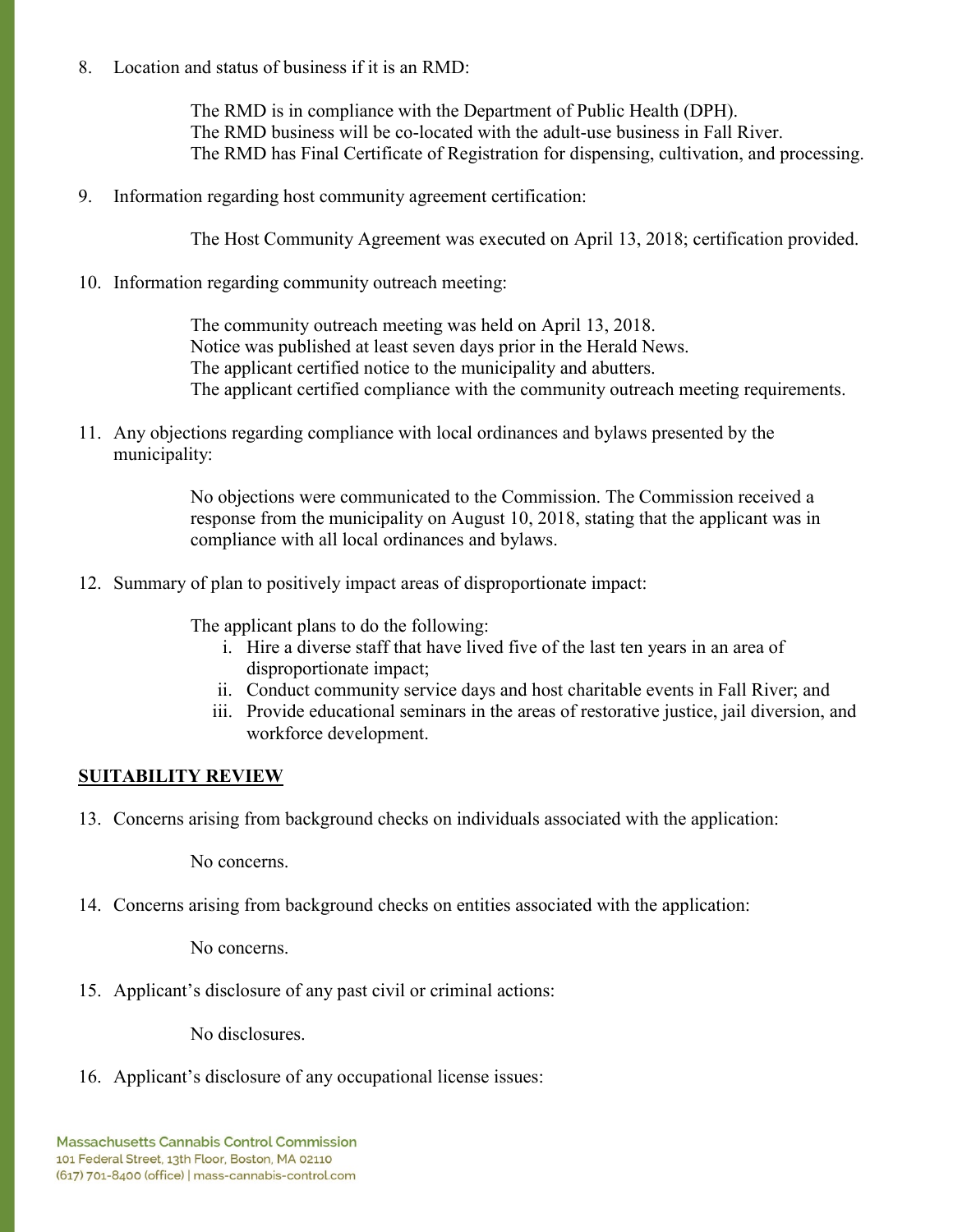No disclosures.

17. Applicant's disclosure of any business interests in other jurisdictions:

No disclosures of any marijuana-related business interests in other jurisdictions.

18. Status of applicant's compliance with the Department of Revenue and Secretary of the Commonwealth:

> April 2, 2018 | Certificate of Good Standing, Secretary of the Commonwealth (Certificate Number: 18040025110) April 4, 2018 | Certificate of Good Standing, Department of Revenue (Letter ID: L0855167104)

## **MANAGEMENT AND OPERATIONS REVIEW**

19. Applicant's proposed timeline to become operational in the adult-use market:

The applicant is a vertically-integrated RMD that recently opened its medical-use operations to registered patients. The applicant states that it can be operational in the adultuse market within three months from being issued a provisional license.

20. Applicant's proposed hours of operation:

Monday-Friday: 10:00 a.m. to 6:00 p.m.

- 21. Applicant's compliance with submitting summaries of the following plans, policies and procedures:
	- a. Security Plan
	- b. Prevention of Diversion Plan
	- c. Storage of Marijuana Plan
	- d. Transportation Plan
	- e. Inventory Procedures
	- f. Quality Control and Testing Procedures
	- g. Personnel Procedures
	- h. Dispensing Procedures
	- i. Record-Keeping Procedures
	- j. Maintenance of Financial Records Policy
	- k. Diversity Plan

The applicant is fully compliant with submitting all summaries. All summaries were determined to be substantially compliant with the requirements listed in 935 CMR 500.105 through 935 CMR 500.160 as applicable. Full compliance will be reviewed during inspections and will be required before a final license is issued.

# 22. Summary of diversity plan:

The applicant plans to do the following:

i. Host career fairs, counseling sessions, and trainings for the benefit of underrepresented and minority communities;